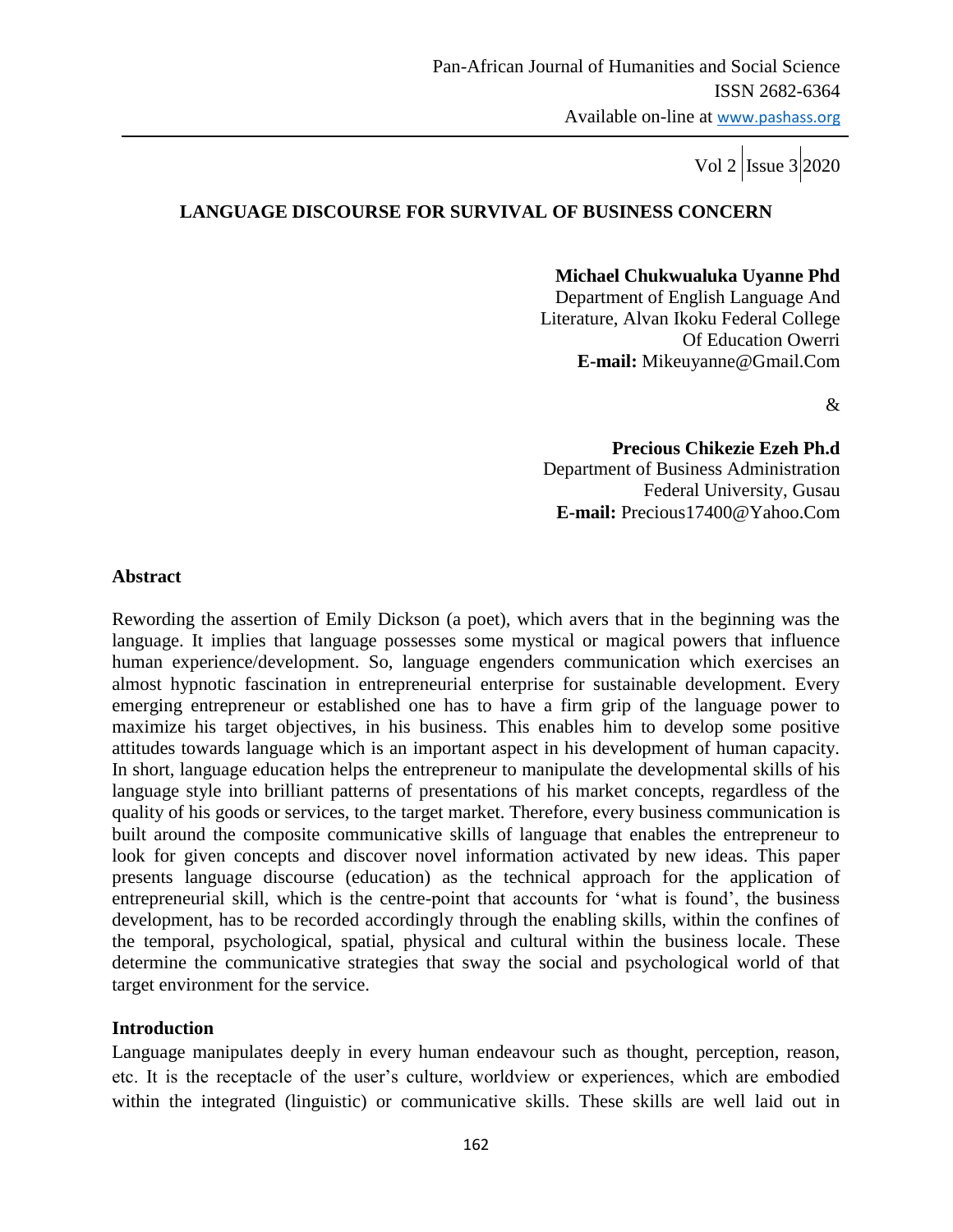language education, based on the target needs of entrepreneur must develop language power that is built around the composite linguistic skills, which include listening, reading, writing and speaking. These skills are very necessary for every entrepreneur to develop his business enterprise, to optimal level.

The hypnotic power of language lies on the user"s ability to think and influence his environment accordingly. This implies that language is an important element in the development of human capacity, and therefore no meaningful development is achievable in any human society without language. So, being an instrument of communication, it makes it possible for the interactants in any linguistic environment to interact and co-exist to create an enabling situation for continuity of the society (Jiboku 185).

It is a necessary tool for maximum self-realization, self-actualization and self-development, for the growth of entrepreneurship and business survival. According to Jiboku (186), it is the only means of acquiring education in a meaningful way and also there is a close tie between language, education and development.

The springboard of every industrialized nation is the development of entrepreneurial activities. The average developed nation is so developed today, because of the entrepreneurial attitude and concept of its citizenry. The people in those nations are responsible and willing enough not to wait for the government to do everything for them. Rather, the entrepreneurs create a niche for themselves by being creative and innovative optimally to identify, establish and run their business enterprise, despite the environmental constraints. These resilient qualities help to develop the entrepreneurs themselves and their communities by providing jobs for others thereby complementing in development of a nation.

Thus, entrepreneurship is the willingness and ability of any individual to seek out investment opportunities in an environment, and be able to establish and run a business enterprise successfully, through the identifiable opportunities and communicative skills. The entrepreneur is one who perceives business opportunities and takes advantages of available scarce resources to exploit the opportunities profitably. It is also the process of creating something new with value, on developing the necessary time and efforts assuming the accompanying financial and social risks and receiving the restating reward. The entrepreneur bears the non-insurable risk in his enterprise, and directs the human and material resources in his business objective. To be an entrepreneur is not just enough to be a businessman who manages an enterprise but it is one who has to be an originator of profitable business ideas. It is believed that the single function which constitutes entrepreneurship is innovation, which the business directors is mostly engaged in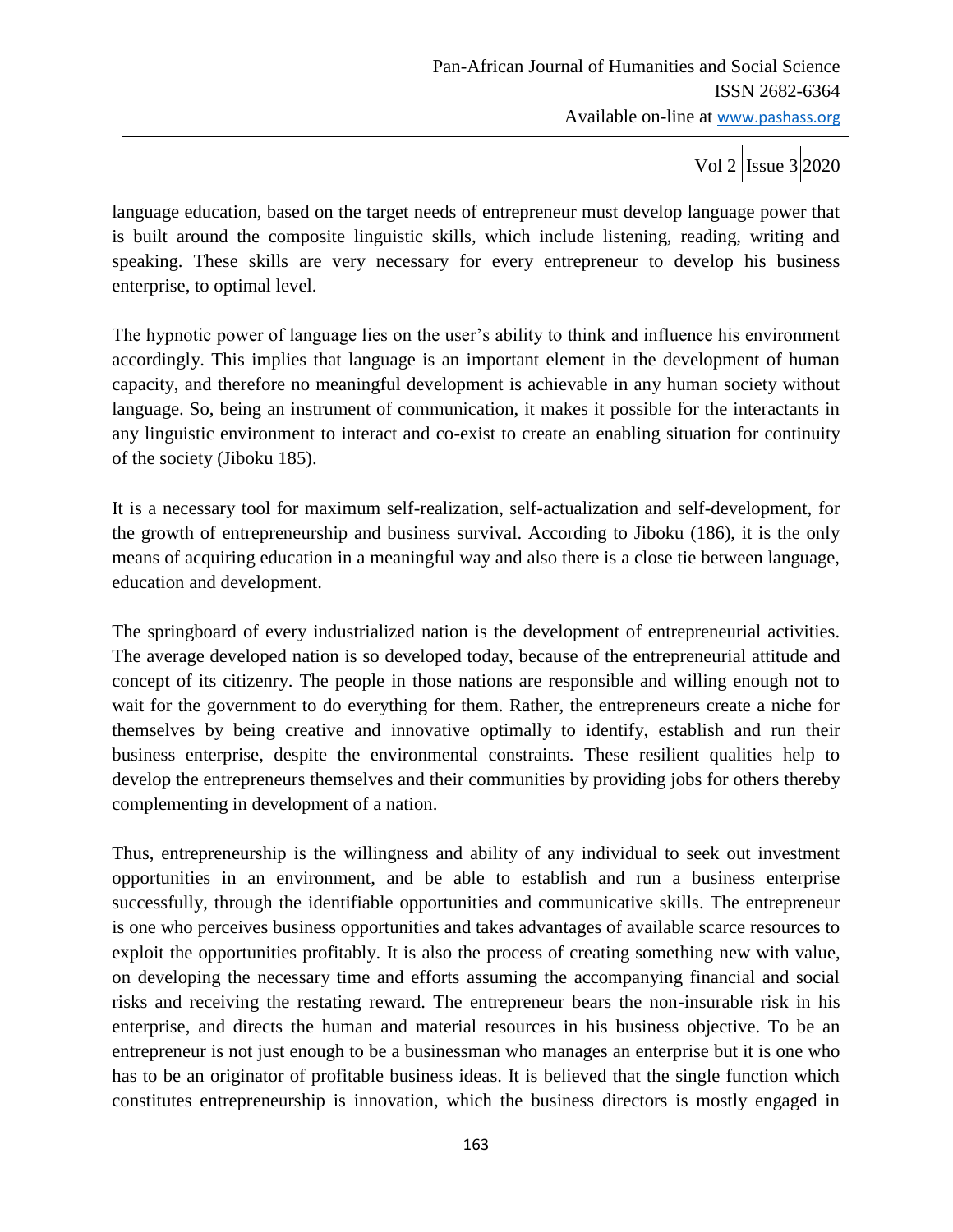managerial activities, which are non- entrepreneurial. The emphasis must be placed in the ability to gain the command of the nuances inherent in the network of linguistic skills and the combination of the factors of production in a new way which will be profitable; to enable the entrepreneur to be prepared to risk and develop his personal energy and financial resources to achieve unpredictable results.

## **Entrepreneurial Development**

The decision to live a career or lifestyle is not an easy one. It takes a great deal of energy and courage to change and do something new and different. Although individuals tend to start business in areas that are unfamiliar; but a strong incentive to overcome the inertia and live a present lifestyle to create something new comes from negative forces (resign, retire or be retrenched). A reasonable number of companies are formed by people who have retired, resigned or retrenched. Kayode (150) states that the number of new business increased by 12 percent during a lay off period.

Thus, entrepreneurial development is conceived as a programme of activities to enhance the knowledge, skills behaviour and attitudes of individuals or groups to assure the role of entrepreneurs as well as efforts to remove all forms of barriers in the path of entrepreneurship. This is anchored on the firm belief that entrepreneurship involves a body of knowledge, skills and attitudes which can be learned and applied by most people who are sufficiently motivated. In contrast to the idea that entrepreneurs are born, entrepreneurship development recognizes that many individuals have latent potentials to fit to the role of entrepreneurs. These programmes are geared towards educating the prospective entrepreneurs who may have difficulty in expressing ideas on paper which means that good concepts may never be fully understood or valued. And also, they are expected to be skilled in the effective report writing, to enable them exchange information, ideas, opinions and decisions between people of all classes, "internally and externally, make vital contributions to organizational success" (Umera-Okeke 67). In addition, most entrepreneurs spend most of their working time writing letters and compelling reports for smooth running of their business enterprise.

### **Language in Use**

Language is the vehicle man uses to communicate his ideas or feelings to his outer self. It is this unique attribute that helps him to make inter-personal relationship possible (Nwankwo 109) and manipulates possibilities, to create a unique world of its own. Nwankwo further avers that language is the most highly developed means of human communication and without language there would be limits to human cooperation or human capacity development. In addition, Trudgill (198) posits that language does not only communicate information, but it is also a very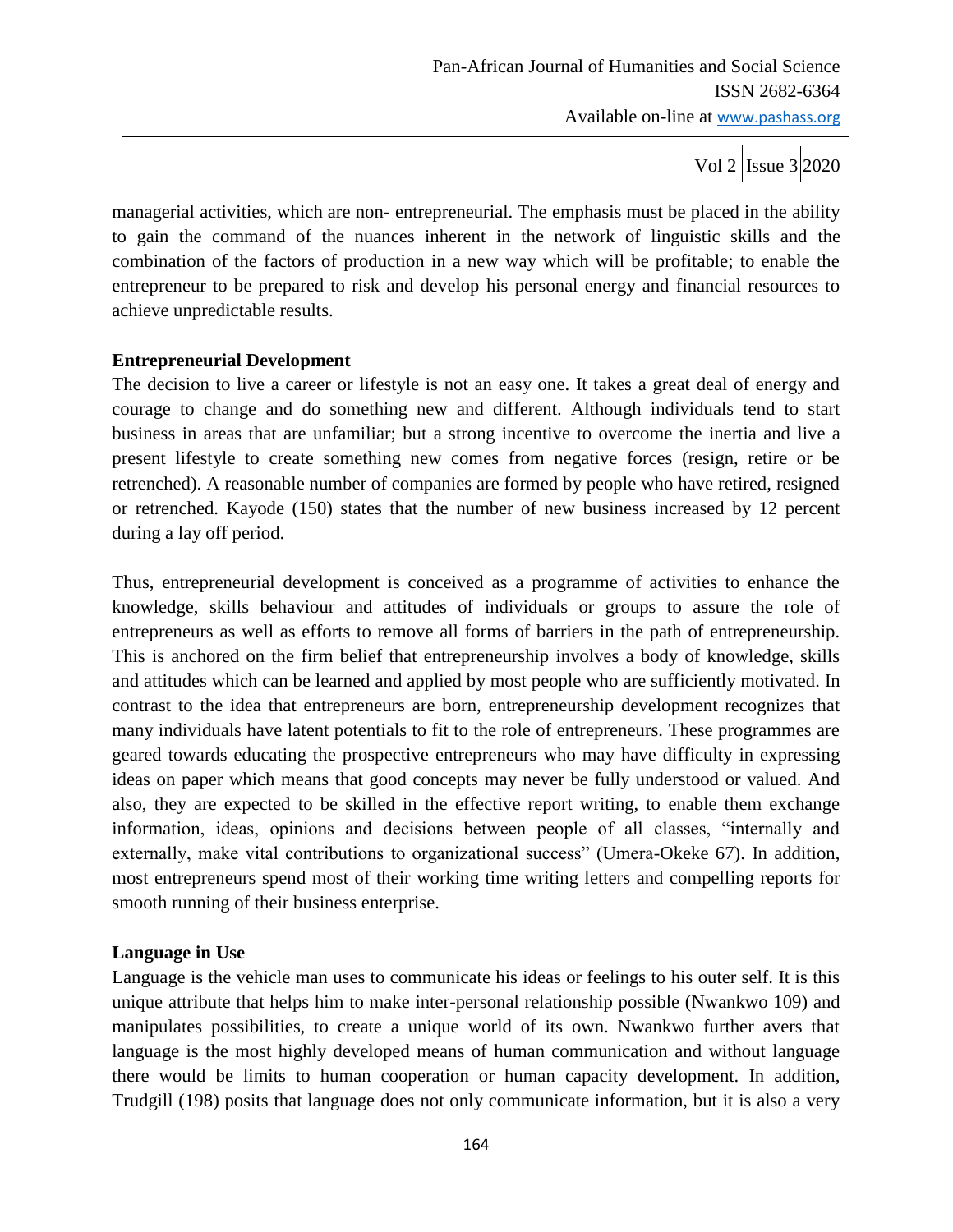important form of establishing and maintaining relationship with human person and his environment.

Language and communication are inseparable centerpiece of all human development or consciousness. So, language, as the means of communication, is the bedrock of any educational processes. Nwankwo (122) states that whether formal or informal, education is carried out through the means of human language. In fact, it is truly an inter-disciplinary subject that promotes or facilitates the intellectual development of entrepreneurs, for sustainable development in any nation (Nduka 54).

Indeed, it is the medium for externalizing and objectifying the innovative thought processes conceived in human mind for simulative and descriptive purposes in order to develop the environment or society; people develop appropriate language to suit their contextual needs; such language is used as "the medium of communication the transmission of knowledge, culture and values, and for the articulation of their world-view" (Ndianegoo 171). So, it helps to concretize thought in order to explore, discover, extend, and record the experiences in a culture (Akindele & Adegbite 25) or in a socio-cultural context.

Akindele and Adegbite (55) further assert that language is the only available means in which the human social experiences and values of a group of people are perceived (or expressed) and understood. So, for sustained development of any business enterprise, the entrepreneurial expertise must be immersed in language arts which will enable him to manipulate the functional use of language by being creative and productive in his business pursuit, and also, achieve effective communication of ideas through clarity of expression in all situations demanding the use of language (Nduka 52).

So, language is the heart and soul of communication. This can be shown in our experiences which are interpreted and organized through the medium of language (Ugoji 81). A lot of noteworthy achievements have been done in science and technology, arts and crafts by man through his ability to use language; because without the use of it, these achievements would not have been possible. In fact, it is a great tool which has facilitated and still facilitating human civilization (Verghese 89). Therefore, the primacy of language in education is not in contention. It is an interactive process involving language and subject experts. The collaboration between them will result in the proper development of the entrepreneurial communication skills (Ugoji 86). He further states that in an ideal classroom situation, it is expected that all other subject teachers would require the input from language and content. So, anyone who is involved in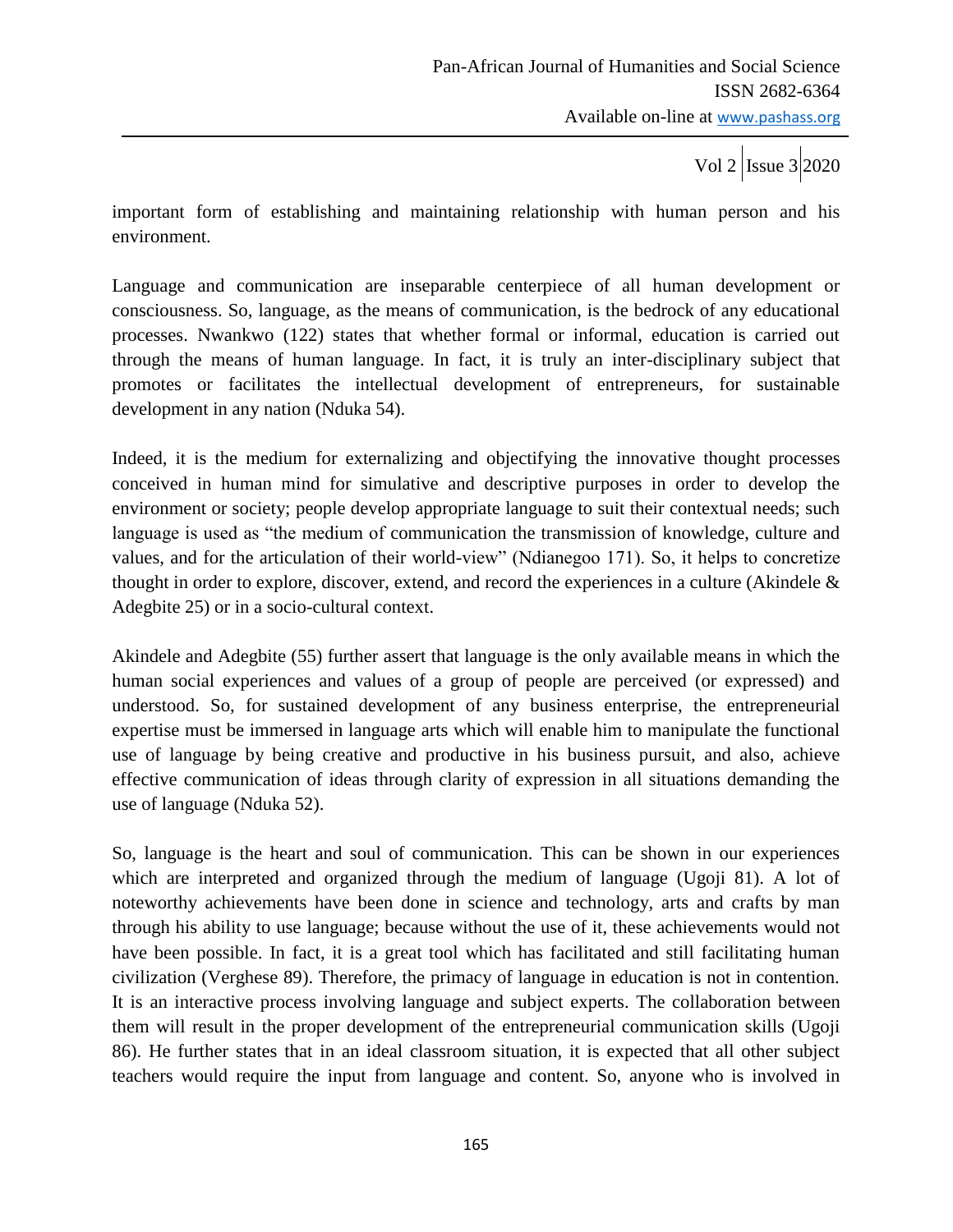importing knowledge should realize the fact that language is persuasive throughout education (Wallwork 74).

# **Language in Discourse**

Man"s ability to think and influence his environment is through the mechanism of language. It brings human thought to the forecourt of social development, which facilitates interaction or communication among group or group of people, such as professionals, finding a common ground for understanding of their interests and common realities. It also engenders continuum in the growth of society in all its spheres. In fact, language is the heart and soul of all human endeavours. Essentially, therefore, it is the integral part of our social structure, which defines us as human beings. It is almost impossible for us to engage in meaningful or significant social, intellectual and artistic activities with recourse to language as a means for the extraction for the meaning. It is not only used in saying things, it is also in the performance of actions, that is, doing things.

On this note, the speech act theory of James Austin is premised on this, by asserting that performativity legislates changes in the world. Therefore, the meaning potential of language possessing reflexivity together with performativity was discovered, which "describes and simultaneously, shapes pr changes the external world" (Laury 401). In addition, Austin's speech act types are locutionary act, illocutionary act and perlocutionary act. They are highly departmentalized and critical in knowledge or information sharing and communicative situations.

The act of uttering, producing meaningful sounds or words with a particular reference to referent, which takes into cognizance certain grammatical rules or components, which include: phonetic (phonological), phatic (syntactic) and rhetic (both sense and denotation). It is the formal and literal meaning of an utterance (Osisanwo 63) shared by the interlocutors or interactants. The listener or hearer decodes the operational meaning of the speaker's utterance from the shared knowledge of information "which is determined by the real world referred to by the speaker and whether or not the speaker speaks literally or figuratively" (Odebunmi 3).

When a hearer listens to an utterance made by the speaker, he (hearer) perceives the speaker to be doing certain things with his (speaker) utterance; his intention is reflected in the utterance: the speaker has performed an act which is called illocutionary act or pragmatic force (Osisanwo 63). In all this, however, the speaker expresses his intention through the use of language to the hearer, yet it is difficult for the hearer to decode the intention of the speaker in the interaction alone, if not for the common non-linguistic knowledge of the contextual features of the utterance, shared by both interlocutors. So, before "we succeed in linguistically communicating when we get the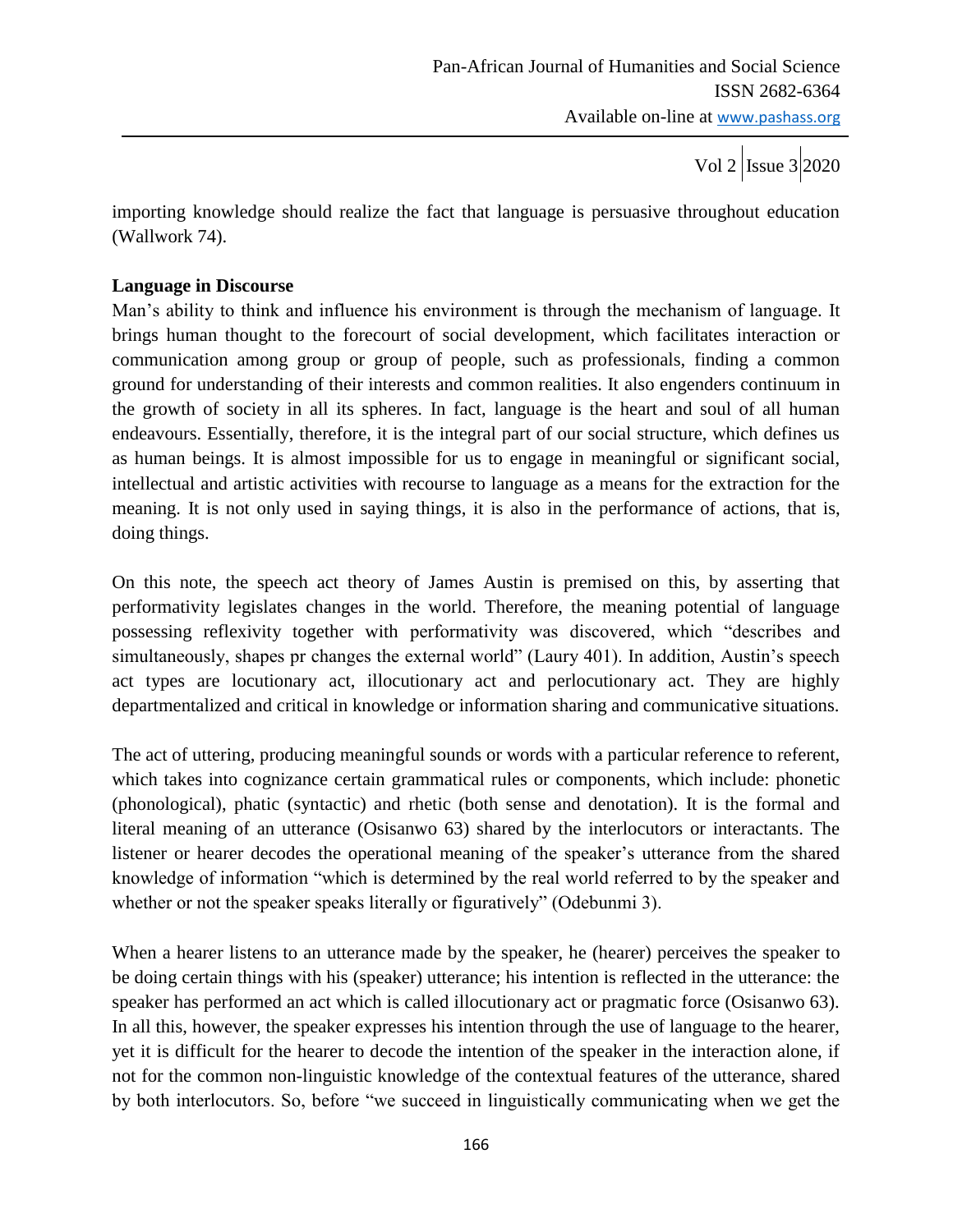hearer to recognize what we have said and what attitudes we hold towards the propositional content of the utterance" (Fraser 37).

The effect of an utterance has on the hearer or the listener is called perlocutionary act. It is the result or (end) product of the hearer"s interpretation of the speaker"s utterance intended meaning. This can be intended or unintended result of a reaction to what the speaker has in mind. Therefore, a language user has to exploit maximally the individual, professional and community linguistic peculiarities "in temporal, spatial, cultural, psychological and physical terms" (Levinson 23), to achieving the optimal corresponding effect.

## **Education and Entrepreneurship**

Training of entrepreneurs for skills and technical competencies is an aspect of the educative process, while education is chiefly concerned with all shades of change in human capital development. However, it is equally the only means of acquiring knowledge and skills, but perhaps more importantly with change in attitudes, ideas and orientation. In fact, as education influences the change in behaviour, training is the acquisition of skills for the (emerging) entrepreneur. Indeed, education and training are inseparable to the development of entrepreneurship in a nation, but today in Nigeria more attention is being paid to training whose output is often easily measurable than to education whose output is somewhat difficult to measure (Ukeje 6).

For proper repositioning of entrepreneurship, there must be adequate training programmes, and also effective education systems. To achieve the desired effect, these training programmes must be well organized; they must be infused into the nation's economic growth, and should often be evaluated and supervised (Ukeje 5). He further avers that these programmes are hardly supervised much less evaluated, especially in schools.

Every curriculum must gear towards incorporating these educational programmes for sustainable development, which must reflect in terms of both the realities of the present and the aspirations of the future. "It is not the question of education for its own sake, but education for development" (Ukeje 5). And therefore, it must be functional for effective development rather than for ornamentation. In addition, the aspirations and the needs of the entrepreneur must be emphasized against the deep-seated traditions and conventions, which must be located in the issues of relevance or social adequacies, especially in regard to higher education. So, institutions of higher learning have to "pay attention to human capacity planning to the issues of the visions of the nation, and the mission of the particular institution to assist in achieving the vision of the nation" (Ukeje 7).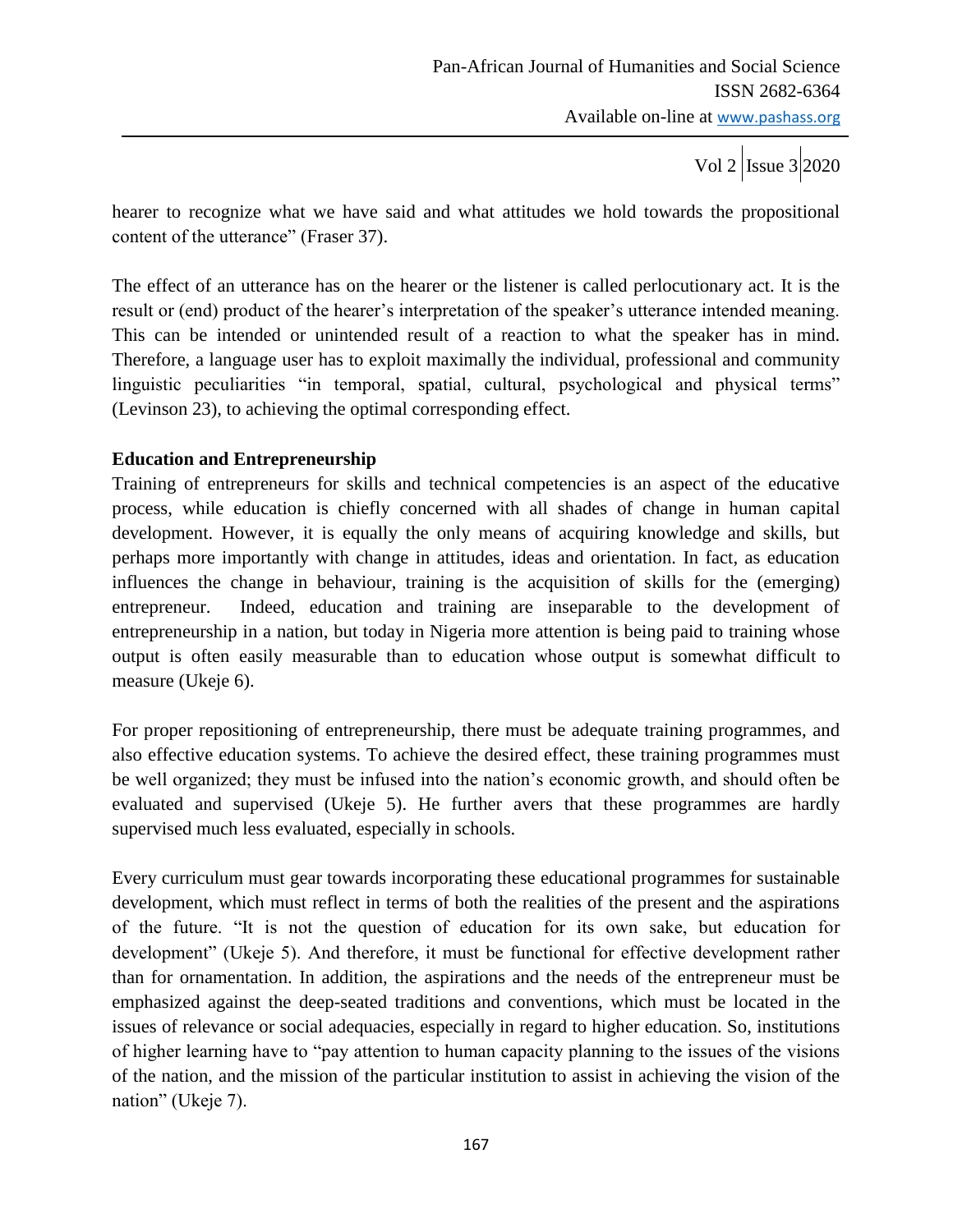Vol 2  $\vert$ Issue 3  $\vert$ 2020

## **Entrepreneurship and Self-Reliance**

To achieve a purposeful and sustainable development, entrepreneurship development programme and processes have to include the notion of self-reliance. Ukeje (4) states that to build a united, strong and self-reliant Nigeria is the one of five chief national objectives. On that note, Babangida administration (1985-1993) made several pronouncements on capacity building which is geared towards achieving an independent, self-reliant nation, and also the promotion and enhancement of a self-reliant society (6). Ukeje, thus, defines self-reliant as "the right, the necessity, the freedom, the capacity and the resolve of a people to define, articulate, programme, and struggle to achieve their own national vision", their individual set goals, the goals of the community and national development, through their indigenous efforts, institutions and programmes which are designed to operate by the community in question (7). In fact, selfreliance is a state not a process; it is an ideology that is concerned with the political, social, cultural and economic transformation with a particular bias towards intellectual structures in the national growth and development.

An entrepreneur is truly self-reliant, but not in itself self-sufficient, this implies that he is independent but actually exists in interdependence. So, our entrepreneurs must be repositioned to be able to join the global bandwagon of revolutionary transformation or advancement, that is, the prevalent high-tech development. This means that our entrepreneurs can manufacture or produce what we (Nigerians) need in regard to technological demands.

## **Capacity Building in Language and Entrepreneurship**

For functional use of language, the entrepreneur must acquire the necessary sociogrammar which demands high language proficiency enhancement courses. These would enable him use the dynamics of language to manipulate the text, context, rhetoric, stylistic and logistic programming (this is an information technology process mechanism meant to promote language teachinglearning) as well as multilingual text generation (Olaofe 27). However, all this has to be incorporated as the centerpiece of the linguistic content areas across educational levels. The emerging entrepreneur must be exposed to the area of communication studies, language for special purposes and second language learning and development. These areas must be vehemently explored, integrated and utilized for the development of the entrepreneurs.

Olaofe (28) reports that a more unified linguistic programmes are needed that have to tilt towards achieving communicative competence and sustainable development as the primary priority in the capacity building. However, if this programme could be broadened further in Nigeria, more entrepreneurs would emerge and certainly become more marketable, in various applied linguistic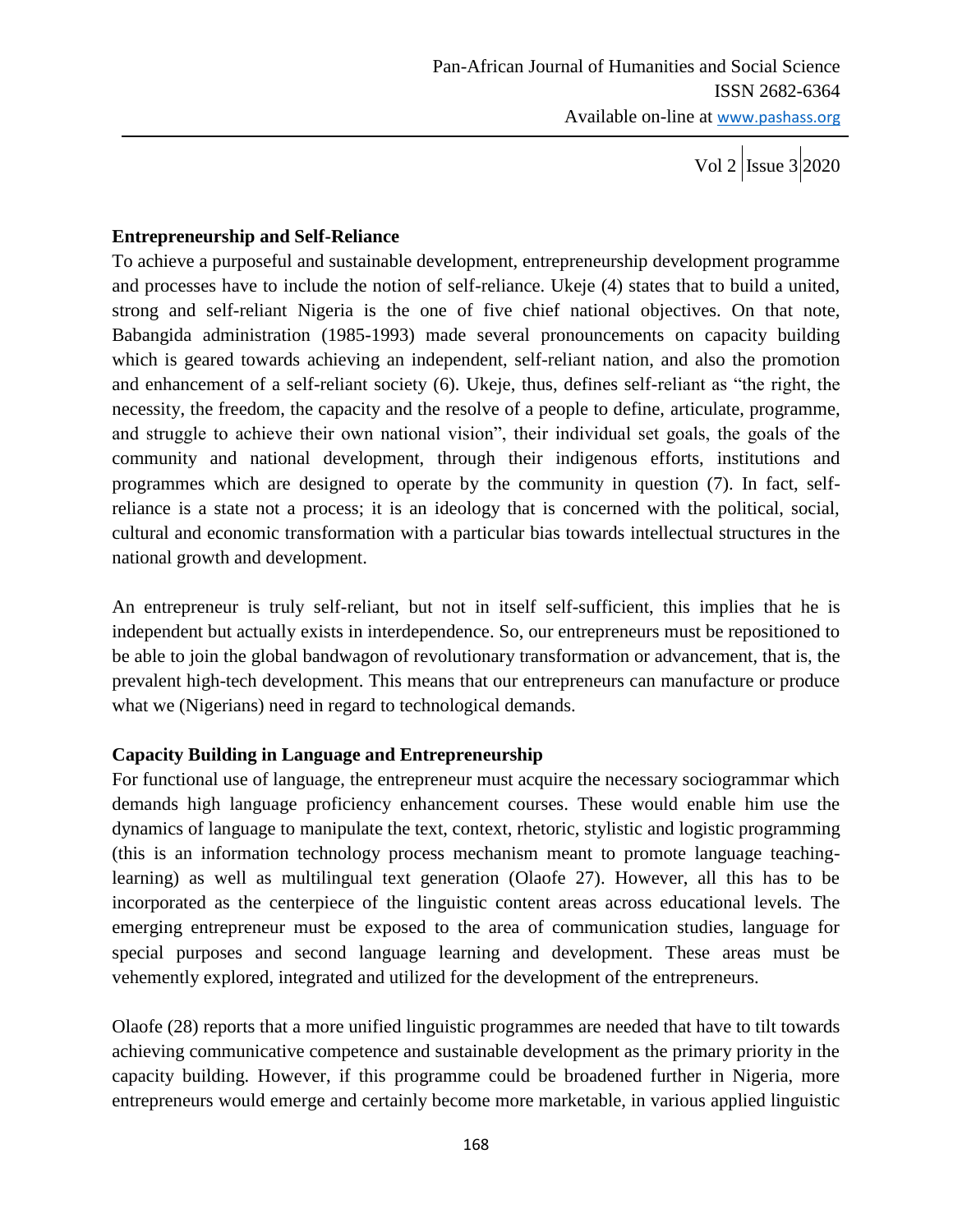Vol 2  $\vert$  Issue 3 2020

vocational areas, thus, they can become man-machine communicators, specialists in business language, computer, industry and science and technology. More still, they can develop into being assistants to professionals and technocrats in the use of language as medium "for scientific and technological knowledge derivation, utilization, dissemination and transfer" (Olaofe 27). In short, linguistic capacity building has to be harnessed in order to facilitate technological advancement in fast-growing global communication and modern electronic means for development-based data storage, language competitive market enhancing strategies and innovation.

## **Discourse and Entrepreneurship**

Discourse is the art of language that concerns with the understanding of the nature and importance of language as a vehicle of communication, and it also provides the insight into the theoretical orientation of language development. This is done through the development of language skills and language techniques for proper understanding of the pedagogical methods, competencies and problems in the language acquisition process (Ugoji 90). These techniques or skills are the factors that affect the success or failure in language learning and teaching and they equally account for the difference among the learners (entrepreneurs) which influence the teaching output (Nwankwo 124)

Primarily in Nigeria, language education has to do with learning a second or foreign language, but in Nigeria the entrepreneurs' (learners) native language is included (Nwankwo 123, Ugoji 94). This helps the emerging entrepreneurs (learner) to develop linguistic skills thereby promoting educational development of the entrepreneurs who (may still be in school), as well as social and personal development of the entrepreneurs outside school. With regard to this, language policy in Nigeria incorporated bilingualism, that is, why literacy is taught in Nigeria school system with first and second language of the learners, which complement each other. Thus, "literacy, in whichever language, should inculcate the language skills (listening, speaking, reading and writing)... language in education really means the application of these skills to impart knowledge in mathematics, chemistry... (Ugoji 89).

Language discourse is aimed at develop the entrepreneur"s communicative competence, which will guide him to know the rules of the target language nuances, so as to enable him have practical command of the language. This implicates that entrepreneurs must have adequate knowledge of socially realistic (linguistic) rules (Labov 80), because knowing a language perfectly subsumes knowing how andn when to perform and without these skills the entrepreneur would be (Lawal 70) "a cultural monster" (Hymes 168). The objective of language education is to find out the relationship between linguistic form and social structure, in so far as human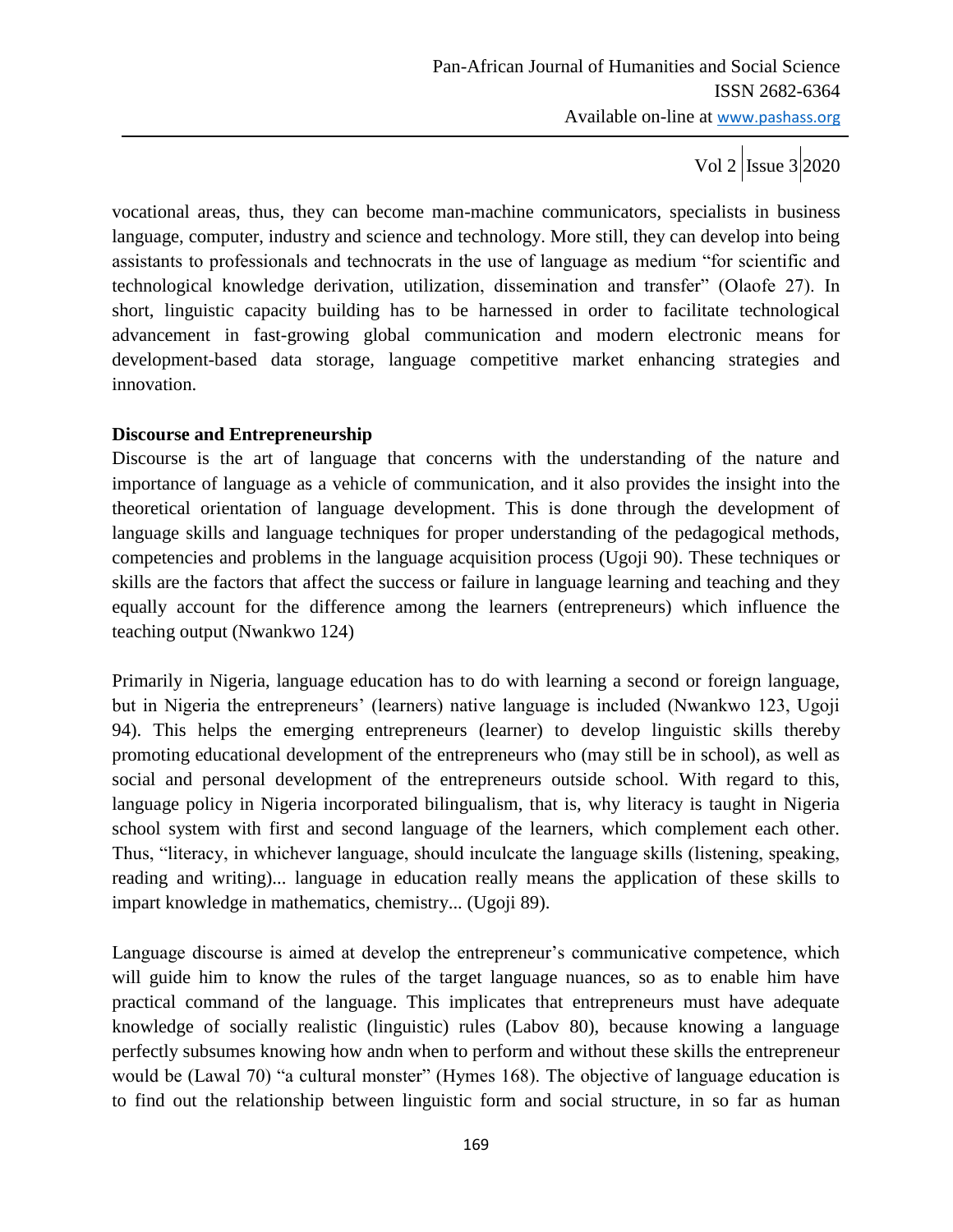utterances are chosen "to suit situations, text and context are therefore related parts of a whole" (Lawal 70).

# **Communicative Strategies**

When we communicate, we should recognize a certain set of discourse events which are common in our social milieu, which equally shape our social structures (strata) in our environment; which essentially help to facilitate the target persuasive communication of preferred models of social events. Knowledge of these influence, in discourse, "how recipients will understand and especially how they will evaluate such events, for instance as a function of the interests of the participants" (van Dijk 208). Similarly, Ochis avers that the social and psychological world influences the language user"s, however, minimal he is, "beliefs and assumptions about temporal, spatial and social settings; prior, on going (sic) and future actions and the state of knowledge and attentiveness of these participating in the social interaction at hand" (29).

We do not consciously learn these unspoken rules or conventions of conversation; they come as sociocultural and "psychosocial" frames for affective communication embedded in the worldviews of the participants, professionally, individually and communally. So, for a language user to interact effectively with the participants, he has to be sensitive to certain cues that are manifest in the entirety of that given language community, either professionally, individualistically or communally: they are the archive of the linguistic community. In truth, it is the context that gives the inkling to the background from which meaning of an utterance is generated. In all, purposeful communication is being driven "strictly on the operational tracks of the tokens selected and the amount of social dimensions programmed into their use" (Odebunmi 2-3).

All these communicative strategies in discourse are *linguocultural* dimensions which are handed down from one generation to another. Such concern as appropriate linguistic behavior usually differs from one social group to the other. As they differ in their *sociocentric* peculiarities, which are the discourse factors that enhance the desired or appropriate language control and influence, language power and linguistic choice. They manipulate and also sway the communicative discourse of the moment. These strategies enable the business captain to acquire the requisite communicative power or competence which is beyond purely acquiring or learning grammatical competence of that given language. This, therefore, does not occur in isolation, rather in a social context that reflects social purposes, other than the linguistic purposes. As a result, the interactant "knows when and when not to speak, what to talk about, with whom, when, where, and in what manner" (Hymes 277)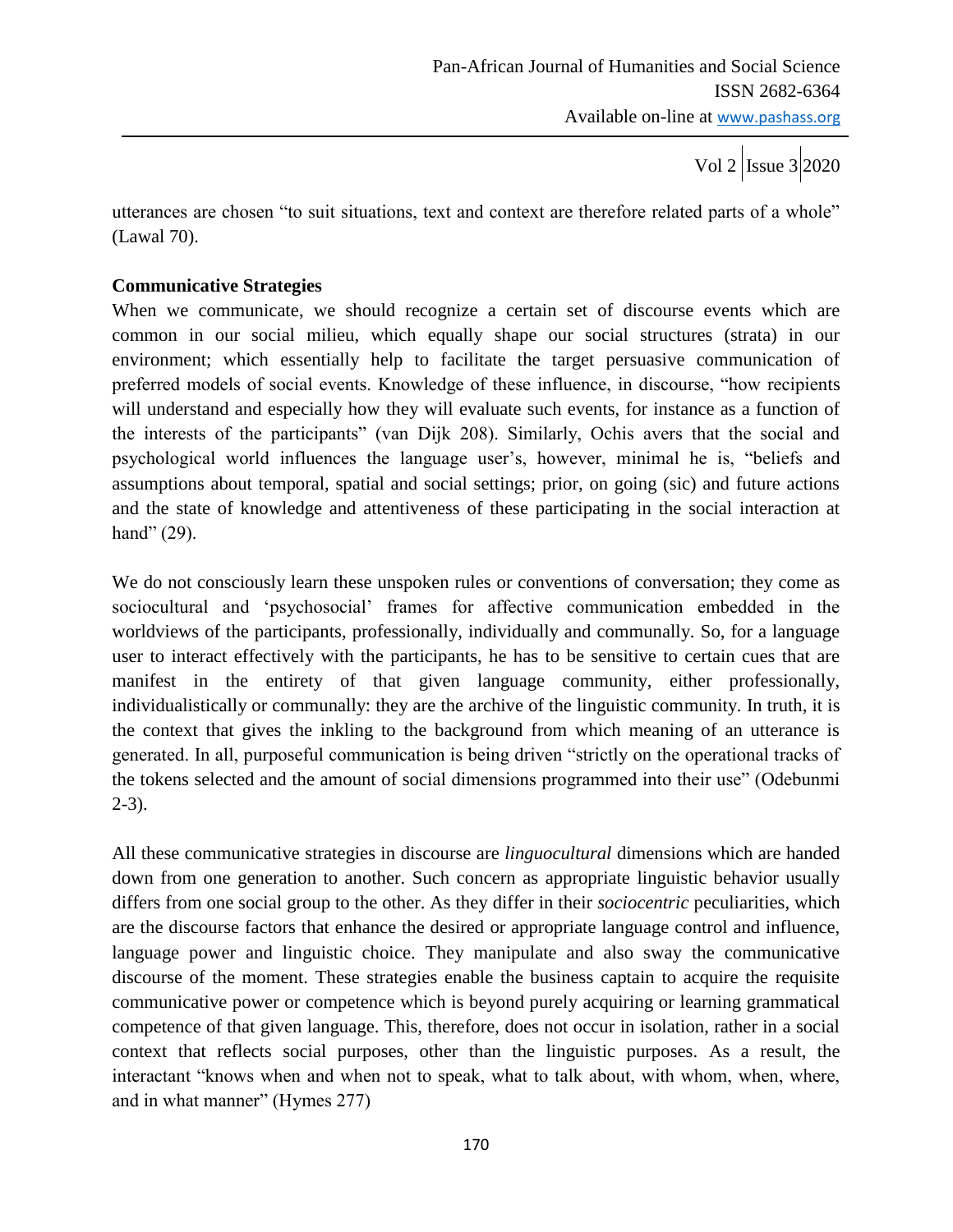#### **Conclusion**

Knowing the right language discourse is the heart and soul for the optimal achievement of sustainable business concern. However, for any business to hold sway, it must be schooled in certain rhetorical dexterities which are the common linguistic strategies that assume persuasive use of language, to stimulate factor behind exchange or trade. Therefore, for any country to achieve meaningful entrepreneurial development or bussiness concern, the entrepreneur should have considerable persuasive skill relevant to economic behaviour. Because, it is the skill that enables him in convincing his prospective buyer/investor to perform a determined task or rather to convincing the buyer/investor that the task at hand is for his own (buyer/investor) interest.

#### **Works Cited**

Adams, Don. *Educational Modernization in Asia.* Calino. Unpublished Paper, 1970.

- Akindele, Femi & Adegbite, Wale. *The Sociology and Politics of English in Nigeria: An Introduction*. Ile-Ife: OAU Press, 1999.
- Anyadiegwu, Justina. C. "The Concept of Linguistics and Applied English Linguistics" A.F. Obi-Okoye (ed.), *An Introduction to Applied English Linguistics*: *From Theory of Practice.* Enugu: Frefabag Investment Ltd, (2008): 54.
- Ezeani, Emmanuel O. "The English Language: A Facilitator in the Development of Technology in Nigeria". *Awka Journal of English Language and Literary Studies*, 1, 59. (2002): 57-67.
- Frazer, Bruce. "The Domains of Pragmatics". J.C. Richards (ed). *Language and Communication*. London: Longman, (1987): 2-57
- Hymes, Dell. "On Communication Competence" Pride, J.B. & J.Homes (Eds). *Sociolinguistics.Selected Readings.* Harmondsworth: Penguin, (1972): 269-293.
- Jiboku, Oladele. "Literacy Education and Language Education: Two Sides of a Coin in National Development in Nigeria" Lawal, Adebayo, Ifeoma Isuigo-Abaniche and Isaac Nnam Ohia (eds.), *Perspectives on Applied Linguistics in Language and Literature*. Ibadan: Sterling-Horden Publishers Ltd, (2002): 185-186.
- Kayode, O. F. *Entrepreneurship Theory, Strategies and Practice.* Jos: Larigraphics Printing, 2007.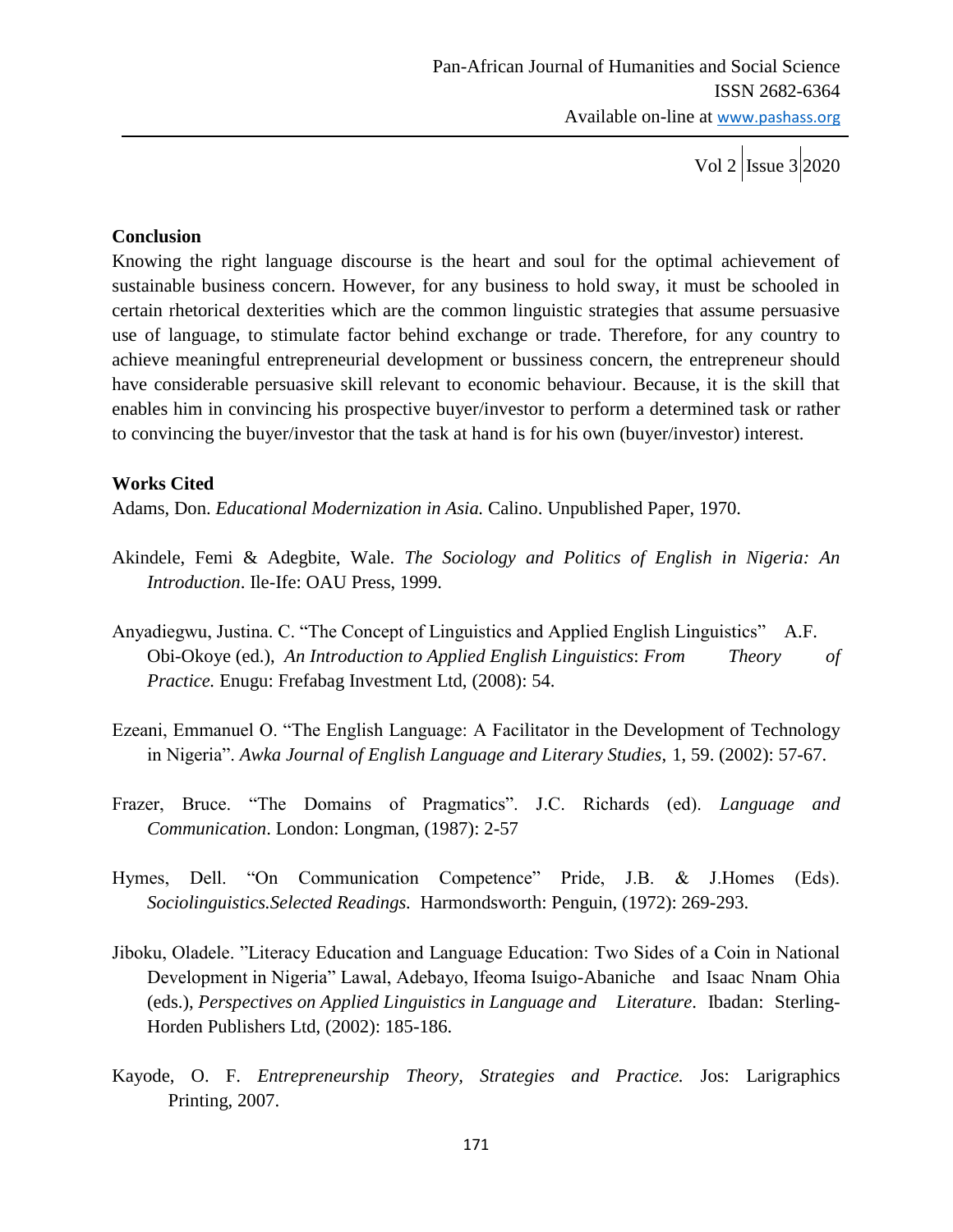- Labov, William. "The Study of Language in its Social Context" Gigboli, P. (Ed.), *Language and social Context*, New York: Penguin, (1972): 80.
- Laury, Ritva. "Definiteness and Reflexity: Indexing Socially Shared Experience". *Pragmatics*. 11, 4 (2001): 401-420.
- Lawal, Adebayo. "Levels of Competence as Goals in Language Education". Lawal, Adebayo, Ifeoma Isuigo-Abaniche and Isaac Nnam Ohia (eds.), *Perspectives on Applied Linguistics in Language and Literature*. Ibadan: Sterling-Horden Publishers Ltd, (2002): 70.

Levinson, Stephen. *Pragmatics.* Cambridge: Cambridge University Press, 1983.

- Ndianagoo, I. "The World and the Limits of Language: The Philosopher's Concern with Language and Communication of Meaning". *Unizik Journal of Arts and Humanities,* (12), (2011): 171.
- Nduka, D.M. Language Teaching for Technological Development. *Unizik Journal of Arts and Humanities,* (3) 1, 2001
- Nwankwo, U. "Teaching the Four Language Skills in the Tertiary Institutions" in A. Felix Obi-Okoye (Ed.). *An Introduction to Applied English Linguistics*: *from Theory of Practice* Enugu: Frefabag Investment Ltd, (2008): 122-129.
- Ochis, E. "Social Foundation of Language" in F. Freedle (ed). *New Direction in Discourse Processing.* Norwood: Ablex 3 (1979): 207-221
- Odebunmi, Akin. "Acts Doctors and Patients Perform in Medical Encounters in Nigeria" Olateju, Moji, Rotimi Taiwo and Adeleke Fakoya. (eds). *Towards the Understanding of Discourse Strategies*. Ago-Iwoye: Olabisi Onabanjo University Press, 2007. *The English Word and Meaning: An Introductory Text*.Ogbomoso:Critical Sphere, 2001.
- Olaofe, I. O."Capacity Building in Applied Linguistics: The Nigeria perspective" Lawal, Adebayo, Ifeoma Isuigo-Abaniche and Isaac Nnam Ohia (eds.), *Perspectives on Applied Linguistics in Language and Literature* Ibadan: Sterling-Horden Publishers Ltd, (2002): 27-28.